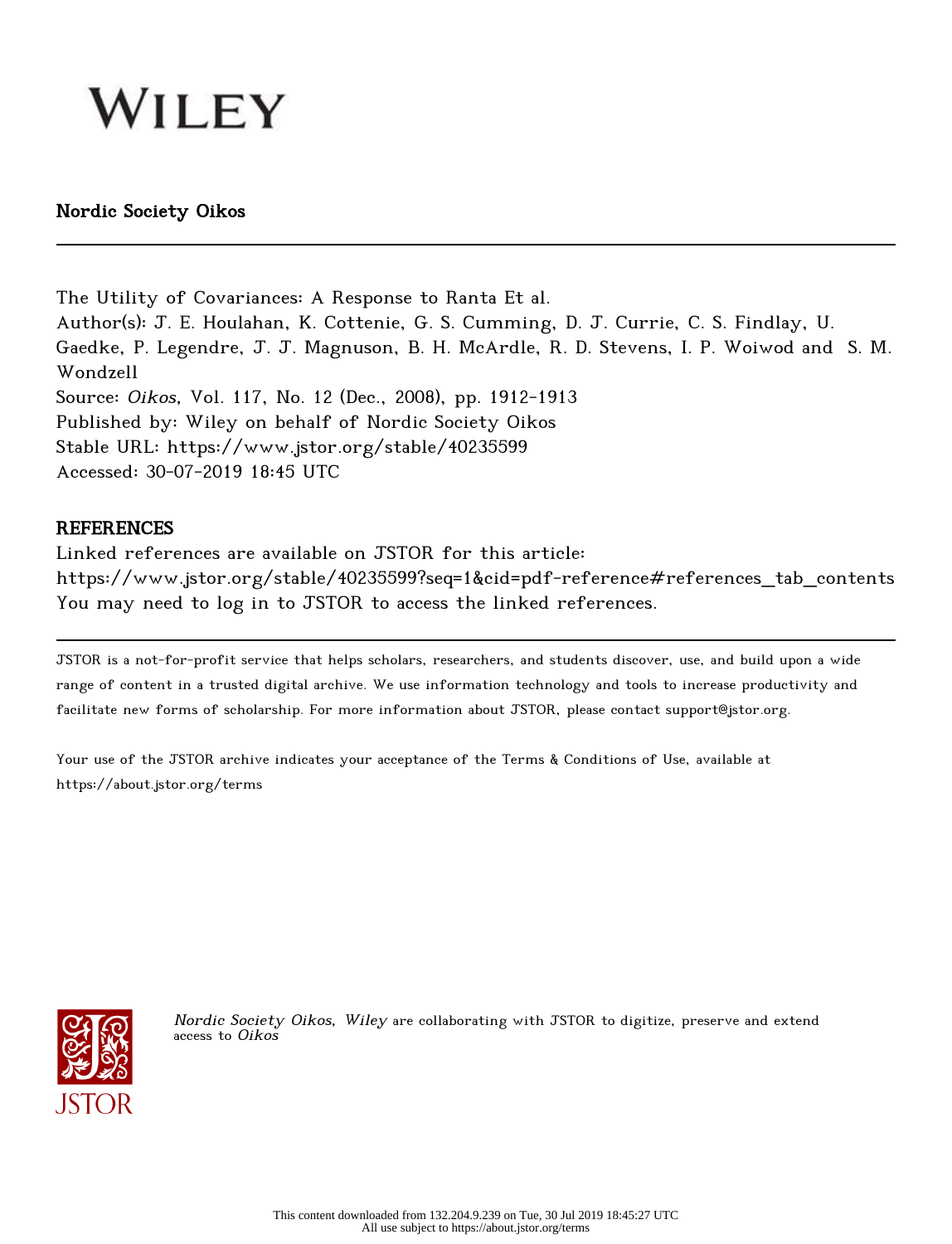

# The utility of covariances: a response to Ranta et al.

# J. E. Houlahan, K. Cottenie, G. S. Cumming, D. J. Currie, C. S. Findlay, U. Gaedke, P. Legendre,<br>J. J. Magnuson, B. H. McArdle, R. D. Stevens, I. P. Woiwod and S. M. Wondzell<br>J. E. Houlahan (jeffhoul@unbsj.ca), Biology Dep J. E. Houlahan, K. Cottenie, G. S. Cumming, D. J. Currie, C. S. Findlay, U. Gaedke, P. Legendre,<br>J. J. Magnuson, B. H. McArdle, R. D. Stevens, I. P. Woiwod and S. M. Wondzell J. E. Houlahan, K. Cottenie, G. S. Cumming, D. J. Currie, C. S. Findlay, U. Gaedke, P. Legendre,<br>J. J. Magnuson, B. H. McArdle, R. D. Stevens, I. P. Woiwod and S. M. Wondzell

y. y. Wagnason, S. W. Wernane, N. S. Sectemb, W. Wenter and S. W. Wenter.<br>J. E. Houlahan (jeffhoul@unbsj.ca), Biology Dept, Univ. of New Brunswick at Saint John, PO Box 5050, Saint John, NB, E2L 4L5 Canada. –<br>K. Cottenie. J. E. Houlahan (jeffhoul@unbsj.ca), Biology Dept, Univ. of New Brunswick at Saint John, PO Box 5050, Saint John, NB, E2L 4L5 Canada.–<br>K. Cottenie, Dept of Integrative Biology, Univ. of Guelph, Guelph, ON, N1G 2W1, Canada.– n. E. Houanan (jeffnouveurosj.cu), Blowgy Dept, Onto. of New Brunswick at Saint Jonn, I O Box 9090, Saint Jonn, INB, EZE 4E9 Canada. –<br>K. Cottenie, Dept of Integrative Biology, Univ. of Guelph, Guelph, ON, N1G 2W1, Canada. NRF Center of Excellence, Univ. of Cape Town, Rondebosch, Cape Town 7701, South Africa. – D. J. Currie and C. S. Findlay, Ottawa<br>Carleton Inst. of Biology, Univ. of Ottawa, Ottawa, ON, KIN 6N5, Canada. – U. Gaedke, Inst. o Marchen Inst. of Extensive, Onio. of Ottawa, Ottawa Solo, Capper Country, Solomon Hind. D. J. Carlie and C. S. Finalay, Ottawa, Germany. - P. Legendre, Dept de Sciences Biologiques, Univ. de Montréal, C.P. 6128, Succursale Centre-ville, Montreal, PQ, H3C3J7, Canada. -J.J. Magnusson, Center for Limnology, Univ. of Wisconsin, Madison, WI 53706, USA. - B. H. McArdle, Montréal, PQ, H3C 3J7, Canada. – J. J. Magnusson, Center for Limnology, Univ. of Wisconsin, Madison, WI 53706, USA. – B.<br>H. McArdle, Dept of Statistics, Univ. of Auckland, Private Bag 92019, Auckland, 1, New Ze Centre-vitte, Hommal, 1 & 115C 5J/, Canada. – J. J. Inagnasson, Center for Etmnology, Onto. of wisconsin, Inaaison, w1 55/00, OSA. – B.<br>H. McArdle, Dept of Statistics, Univ. of Auckland, Private Bag 92019, Auckland, 1, New Harpenden, Dept of Suitsing States Diversion, 19803, USA. – I. P. Woiwod, Plant and Invertebrate Ecology Division, Rothamsted Research,<br>Harpenden, Hertfordshire AL5 2JQ, UK. – S. M. Wondzell, Forest Service, Pacific NW Res Harpenden, Hertfordshire AL5 2JQ, UK. – S. M. Wondzell, Forest Service, Pacific NW Research Station, Forestry Science Lab, US Dept of<br>Agriculture, 3625 93rd Ave, Olympia, WA 98512, USA.

In an earlier publication (Houlahan et al. 2007) we mately equal to the probability that the sum of covariances<br>reviewed trends in population covariances within commu- is positive. Because our results indicated th In an earlier publication (Houlahan et al. 2007) we mately equal to the probability that the sum of covariances<br>reviewed trends in population covariances within commu- is positive. Because our results indicated that positi nities across a range of long-term empirical data sets. We<br>interved trends in population covariances within commu-<br>ities across a range of long-term empirical data sets. We<br>used these results to argue that compensatory dyn refixed these in population covariations within comma<br>inities across a range of long-term empirical data sets. We covariation in real-world communities is far more common<br>used these results to argue that compensatory dynam inties across a range of long-term empirical data sets. We covariation in real-world communities is rar more common<br>used these results to argue that compensatory dynamics are than negative covariation, we could safely conc used these results to argue that compensatory dynamics are<br>rare in natural communities. Ranta et al. (2008) explored interspecific competition is not as important as processes<br>interspecific interactions in a simulated envi showed that 'negative community covariance can be absent<br>showed that 'negative community covariance can be absent<br>even in strongly competitive communities and can be found tool for exploring the relative importance of diff exercise that increases in a simulated environment and<br>showed that 'negative community covariance can be absent<br>even in strongly competitive communities and can be found<br>present in communities without competitive interacti showed that hegative community covariance can be absent<br>even in strongly competitive communities and can be found<br>present in communities without competitive interactions'. influences on population dynamics.<br>On this basis t on this basis they confluence communities and can be found tool for exploring the relative importance of different<br>present in communities without competitive interactions', influences on population dynamics.<br>On this basis present in communities without competitive interactions. Inhuences on population dynamics.<br>On this basis they conclude that 'the negative community<br>covariance method ... is of limited practical value when<br>attempting to det  $\alpha$  and  $\alpha$  and  $\alpha$  are the presence of interspective diminumity<br>covariance method  $\ldots$  is of limited practical value when<br>attempting to detect the presence of interspecific interac-<br>tions among species in a community covariance method ... is of limited practical value when<br>attempting to detect the presence of interspecific interac-<br>tions among species in a community, or the relative<br>importance of competition and environment in driving Expanding the arguments<br>tions among species in a community, or the relative<br>importance of competition and environment in driving<br>population fluctuations.' The absent in communities where strong competition is

covariance is not the same as the presence of strong, positive<br>covariance. As indicated in Table 1, the presence of positive autocorrelation, intraspecific competition and interspecific<br>covariance offers an unambiguous out Evariance. As indicated in Table 1, the presence of positive<br>covariance offers an unambiguous outcome about the competition (Ripa and Ives 2003).<br>importance of processes that cause negative or neutral Ranta et al. are also covariance ones an unamoiguous outcome about the competition (Kipa and Ives 2003).<br>
importance of processes that cause negative or neutral Ranta et al. are also correct that negative community<br>
covariance. In addition, neg

 mately equal to the probability that the sum of covariances mately equal to the probability that the sum of covariances<br>is positive. Because our results indicated that positive<br>covariation in real-world communities is far more common mately equal to the probability that the sum of covariances<br>is positive. Because our results indicated that positive<br>covariation in real-world communities is far more common<br>than perstive covariation, we sould sefely equal than negative. Because our results indicated that positive<br>covariation in real-world communities is far more common<br>than negative covariation, we could safely conclude that<br>interspecific competition is not as important as Evaluation in Ical-world communities is far inter common<br>than negative covariation, we could safely conclude that<br>interspecific competition is not as important as processes<br>that cause positive covariation. The obvious cons that regard covariation, we could safely conclude that<br>interspecific competition is not as important as processes<br>that cause positive covariation. The obvious consistency of<br>our results suggests that covariances can indeed metaspecine competition is not as important as processes<br>that cause positive covariation. The obvious consistency of<br>our results suggests that covariances can indeed be a useful<br>tool for exploring the relative importance o that cause positive covariation. The obvious consistency of<br>our results suggests that covariances can indeed be a useful<br>tool for exploring the relative importance of different<br>influences on population dynamics. Four results suggests that covariances can indeed be a useful<br>tool for exploring the relative importance of different<br>influences on population dynamics.

# Expanding the arguments

tions among species in a community, or the relative<br>importance of competition and environment in driving<br>population fluctuations.'<br>There are three closely related points to consider here: occurring, but only if the process portance of competition and environment in driving<br>
portance can be absent in communities where strong competition is<br>
There are three closely related points to consider here:<br>
t. exactly what is shown by demonstrating an Figure 2.1 There are three closely related points to consider here:<br>
first, exactly what is shown by demonstrating an absence of<br>
negative community covariance in some strongly competi-<br>
important as processes that cause s There are three closely related points to consider field.<br>
first, exactly what is shown by demonstrating an absence of<br>
negative community covariance in some strongly competi-<br>
tive communities: second, what is shown by de the communities; second, what is shown by demonstrating an absence of the Co-vary hegativery (including competition) are not as<br>negative communities; second, what is shown by demonstrating positively (Table 1). The logic i negative community covariance in some strongly competi-<br>tive communities; second, what is shown by demonstrating<br>negative community covariance in the absence of competi-<br>tion; and third, what these results say about the ge the communities, second, what is shown by demonstrating<br>negative community covariance in the absence of competi-<br>tion; and third, what these results say about the general<br>utility of the community covariance method.<br>with th Integrative community covariance in the absence of competition<br>tion; and third, what these results say about the general<br>utility of the community covariance method.<br>Sure if we see positive covariances it is evident that<br>co Cetting the right argument<br>
Getting the right argument<br>
Getting the right argument<br>
Getting the right argument<br>
Getting the right argument<br>
Getting the right argument<br>
Getting the right argument<br>
Getting the right argument It is critically important to note that an absence of negative<br>It is critically important to note that an absence of negative<br>covariance, such as a common response to<br>covariance is not the same as the presence of strong, p It is critically important to note that an absence of negative<br>covariance is not the same as the presence of strong, positive<br>covariance. As indicated in Table 1. the presence of positive<br>autocorrelation intraspecific comp Example in the set of the striction of the set of the set of the set of positive covariance, such as a common response to<br>covariance is not the same as the presence of strong, positive the environment or interactions among Expanding the digaments<br>Ranta et al. are correct that negative community covariance<br>can be absent in communities where strong competition is Ranta et al. are correct that negative community covariance<br>can be absent in communities where strong competition is<br>occurring, but only if the processes that cause populations Example of an are correct that hegative community covariance<br>can be absent in communities where strong competition is<br>occurring, but only if the processes that cause populations<br>to co-vary negatively (including competition can be absent in communities where strong competition is<br>occurring, but only if the processes that cause populations<br>to co-vary negatively (including competition) are not as<br>important as processes that cause species to cooccurring, but only it the processes that cause populations<br>to co-vary negatively (including competition) are not as<br>important as processes that cause species to co-vary<br>positively (Table 1). The logic is not symmetrical; to co-vary hegatively (including competition) are not as<br>important as processes that cause species to co-vary<br>positively (Table 1). The logic is not symmetrical; if we<br>see negative covariances, it does not mean that compet see negative (Table 1). The logic is not symmetrical; if we<br>see negative covariances, it does not mean that competition<br>is important (although it is consistent with the hypothesis). see negative covariances, it does not mean that competition<br>is important (although it is consistent with the hypothesis),<br>but if we see positive covariances it is evident that see negative covariances, it does not mean that competition<br>is important (although it is consistent with the hypothesis),<br>but if we see positive covariances it is evident that<br>competition is not as important as processes t is important (attitough it is consistent with the hypothesis),<br>but if we see positive covariances it is evident that<br>competition is not as important as processes that cause<br>species to co-vary positively. Ranta et al. showe such the secular covariances to is evident that<br>competition is not as important as processes that cause<br>species to co-vary positively. Ranta et al. showed that when<br>competition was strong, negative covariances were seen competition is not as important as processes that cause<br>species to co-vary positively. Ranta et al. showed that when<br>competition was strong, negative covariances were seen<br>unless there were other. more important, processes positively. Name of all showed that when<br>competition was strong, negative covariances were seen<br>unless there were other, more important, processes that<br>caused positive covariance, such as a common response to competition was strong, negative covariances were seen<br>unless there were other, more important, processes that<br>caused positive covariance, such as a common response to<br>the environment or interactions among positive rempora athese the environment or interactions among positive temporal<br>the environment or interactions among positive temporal<br>autocorrelation, intraspecific competition and interspecific France covariance, such as a common response to<br>the environment or interactions among positive temporal<br>autocorrelation, intraspecific competition and interspecific<br>competition (Ripa and Ives 2003). the environment or interactions among positive temporal<br>autocorrelation, intraspecific competition and interspecific<br>competition (Ripa and Ives 2003).<br>Ranta et al. are also correct that negative community

nities without competitive interactions are expected because<br>inities without competitive interactions are expected because<br>if the population were on a random walk, the probability perative covariance in 'one' community (he Evaluation. In addition, hegative covariances in commu-<br>inities without competitive interactions are expected because<br>if the population were on a random walk, the probability<br>that the sum of covariances is negative should that the sum of covariances is negative should be approxi-<br>that the sum of covariances is negative should be approxi-<br>that the sum of covariances is negative should be approxi-<br>about a 0.5 probability of seeing that when p ocorrelation, intraspectic competition and interspectic<br>npetition (Ripa and Ives 2003).<br>Ranta et al. are also correct that negative community<br>ariance can be present even in the absence of competiexamplement (tapa and thes 2003).<br>
Ranta et al. are also correct that negative community<br>
covariance can be present even in the absence of competi-<br>
tion. However, the question is not whether we observe Ranta et al. are also correct that negative community<br>covariance can be present even in the absence of competi-<br>tion. However, the question is not whether we observe<br>negative covariance in 'one' community (because there is covariance can be present even in the absence or competi-<br>tion. However, the question is not whether we observe<br>negative covariance in 'one' community (because there is<br>about a 0.5 probability of seeing that when populatio about a 0.5 probability of seeing that when populations are<br>about a 0.5 probability of seeing that when populations are